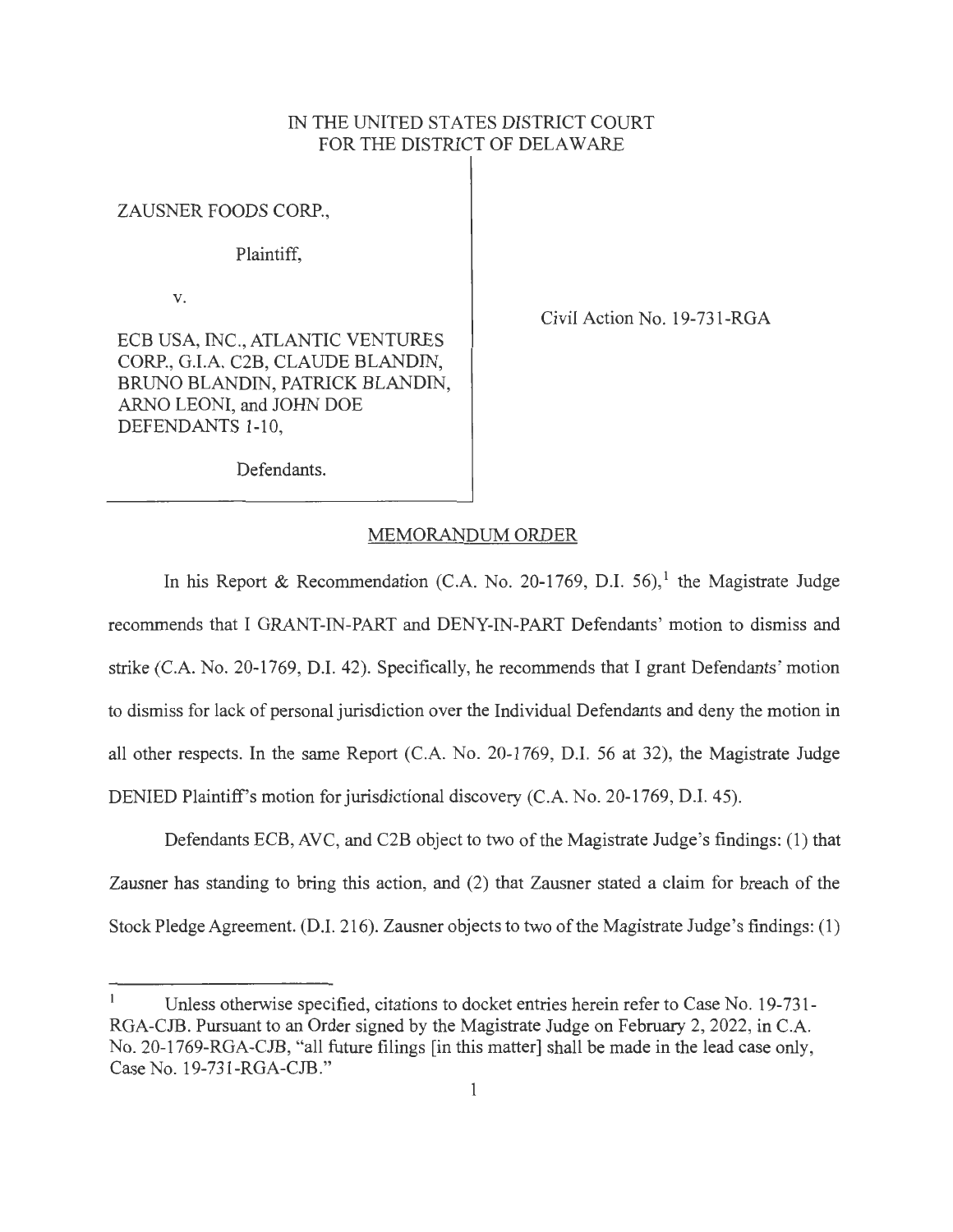that the Court lacks personal jurisdiction over the Individual Defendants, and (2) that Zausner has not made the *prima facie* showing required to be permitted to take jurisdictional discovery from the Individual Defendants. (D.I. 217). The objections are fully briefed. (D.I. 216, 217, 220, 221 ) I consider the challenged recommendations *de novo. 2* 

# Defendants' First Objection

Defendants object to the finding that Plaintiff has prudential standing to bring this action, arguing, "The SPA contains an anti-assignment clause prohibiting ZNHC from assigning its rights, **by operation of law or otherwise,** without the **written consent** of ECB USA and Atlantic Ventures." (D.I. 216 at 2) (emphasis in original). Defendants argue Zausner became ZNHC's successor via a "merger effected under the Delaware merger statute," and, "Under Delaware law, a merger is an 'assignment by operation of law. "' *(Id.* at 2-3 ( citing *MI'A Canada Royalty Corp. v. Compania Minera Pangea, S.A. de* C. *V,* 2020 WL 5554161 , at \*3 (Del. Super. Ct. Sept. 16, 2020)). Therefore, Defendants argue, the anti-assignment provision of the SPA, which states, "Neither party may directly or indirectly assign any of its rights or delegate any of its obligations under this Agreement, by operation of law or otherwise, without the prior written consent of the other party," precluded a transfer of ZNHC's enforcement rights to its successor, Zausner.

I disagree.

I agree with the Magistrate Judge that the first sentence of the SPA's "Assignment" provision, "This Agreement shall be binding upon, and inure to the benefit of, the parties hereto and their respective successors, heirs, legal representatives and permitted assigns," makes clear

<sup>&</sup>lt;sup>2</sup> I consider Plaintiff's objection to the non-case-dispositive motion for jurisdictional discovery under a "clearly erroneous or .. . contrary to law" standard. *See* Fed. R. Civ. P. 72(a).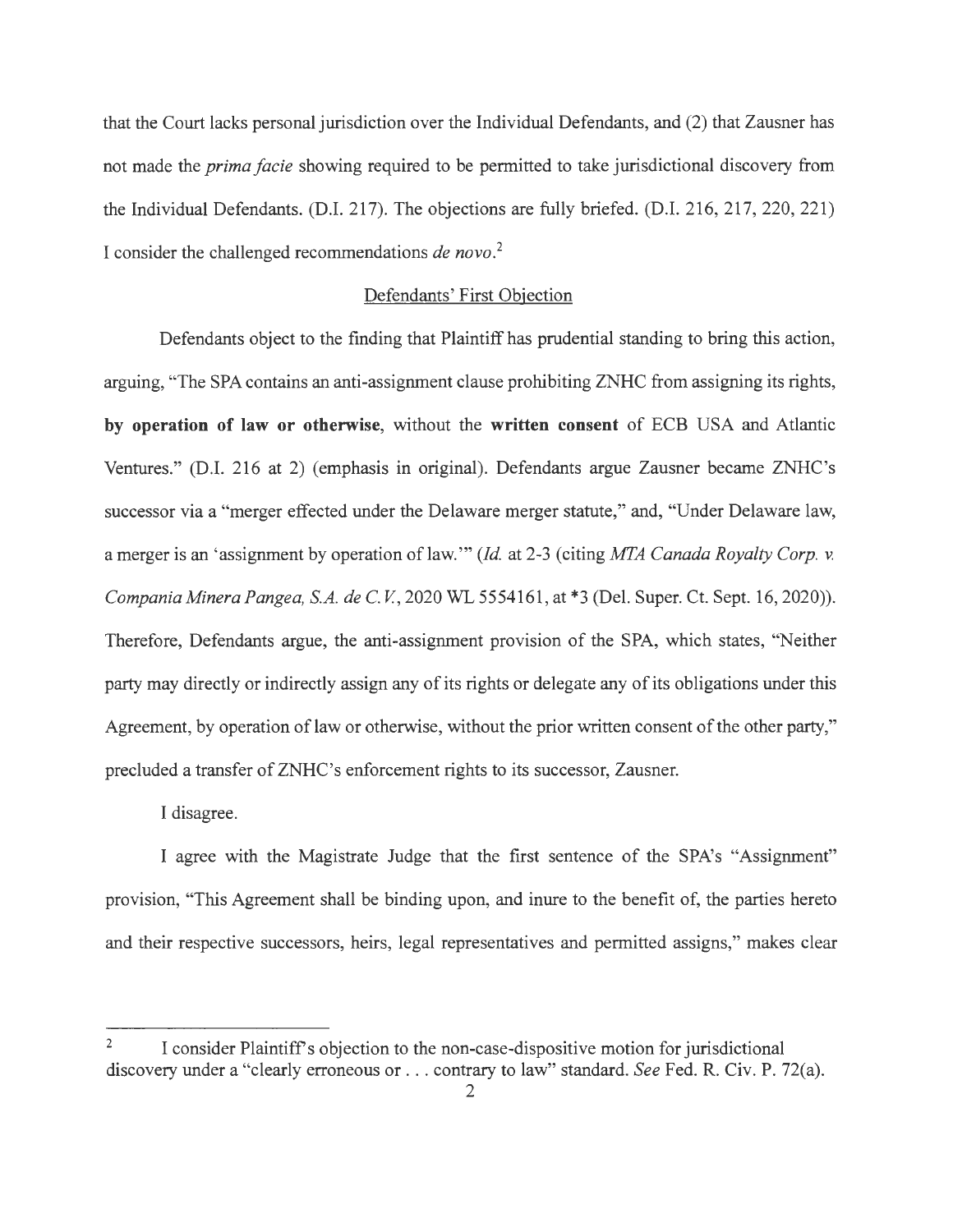that the parties intended to grant the parties' "successors" enforcement rights with respect to the SPA, merely by virtue of their being the parties' successors. (C.A. No. 20-1769, D.I. 39 Ex. 1  $\P$ XII.4). This successors' enforcement right is derived from the SPA itself, not from the assignment of rights "by operation of law" that accompanies a merger. *See Corp. Exp. Office Products, Inc. v. Phillips,* 847 So.2d 406, 415 n.6 (Fla. 2003) (noting, under Florida law, "the rights of the merged corporation become those of the surviving corporation"). That the provision also grants enforcement rights to "permitted assigns" implies the parties intended to distinguish successors from permitted assigns. As the Magistrate Judge points out, there are many ways besides a merger for rights to be assigned from the parties to a third party, either "by operation of law" or otherwise. (C.A. No. 20-1769, D.I. 56 at 9-10).

Even if Delaware law were controlling, 3 Defendants' argument that *MFA Canada* is dispositive on this issue of contract interpretation would still be unpersuasive. Unlike Section XII.4 of the SPA, the relevant provision of the Agreement at issue in *MFA Canada* begins with an antiassignment clause prohibiting assignment "by operation or law or otherwise .. . without the prior written consent of each other party," and then states, "Subject to the preceding sentence,<sup>4</sup> this Agreement will be binding upon, inure to the benefit of, and be enforceable by, the parties and their respective successors and assigns." MTA Canada Royalty Corp. v. Compania Minera Pangea, *S.A. de C.V.*, 2020 WL 5554161, at \*2 (Del. Super. Ct. Sept. 16, 2020) (emphasis and footnote

<sup>&</sup>lt;sup>3</sup> It is not. I find it is clear from the SPA's choice of law provision that Florida law governs the instant dispute. (20-1769, D.I. 39 Ex. 1  $\gamma$  XII.5 ("This Agreement shall be governed by, construed and enforced in accordance with the internal laws of the State of Florida applicable to contracts made and to be wholly performed within such State.")).

<sup>4</sup> The Court in *MFA Canada* notes, "The use of 'sentence' instead of 'sentences' in [the relevant provision] likely is a drafting anomaly." MTA Canada, 2020 WL 5554161, at \*5.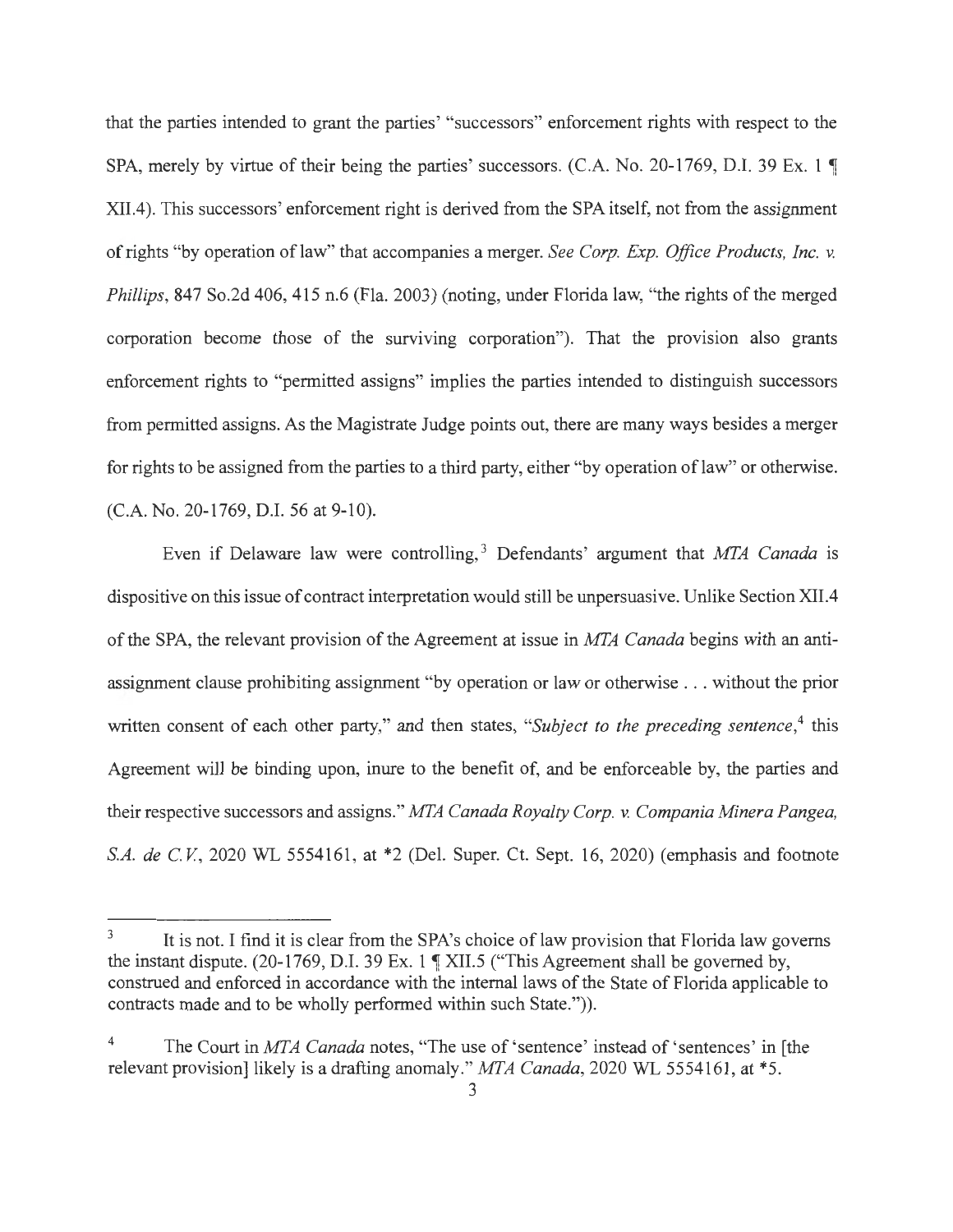added). In *MFA Canada,* the anti-assignment clause unambiguously curtailed the successors' enforcement right granted by the Agreement. Here, that is not the case.

For these reasons, in addition to the reasons articulated by the Magistrate Judge in his Report and Recommendation, Defendants' First Objection is OVERRULED.

### Defendants' Second Objection

Defendants object to the finding that Plaintiff stated a claim against ECB and AVC in Counts II and IV for (1) breach of the Stock Pledge Agreement, and (2) breach of the implied covenant of good faith and fair dealing with respect to the Stock Pledge Agreement.

Defendants argue the Magistrate Judge "rewrite<sup>[s]"</sup> portions of the Stock Pledge Agreement in finding that, by alleging that ECB and AVC caused SFI to enter into an insolvency proceeding that rendered the Collateral essentially worthless, Plaintiff had stated a claim for breach of Section 8 of the Stock Pledge Agreement. (D.I. 216 at 7).

I disagree.

Section 8 of the Stock Pledge Agreement prohibits Defendants from doing anything to "dispose of ... any of the Collateral or any interest therein except as expressly provided for herein or with the prior written consent of the Secured Party." (C.A. No. 20-1769, D.I. 39-1, Ex. C at 4). Defendants claim, "There is no allegation that [ECB]/AVC ever did anything to interfere with the Collateral – the shares of SFI." (D.I. 216 at 8). This is simply not true. As the Magistrate Judge notes, Plaintiff specifically alleges in its complaint that, by causing SFI to enter the insolvency proceeding, ECB andAVC "destroyed, dissipated and disposed of the value of Zausner's security interest in 90% of the shares of SFI." (C.A. No. 20-1769, D.I. 56 at 26-27 (citing C.A. No. 20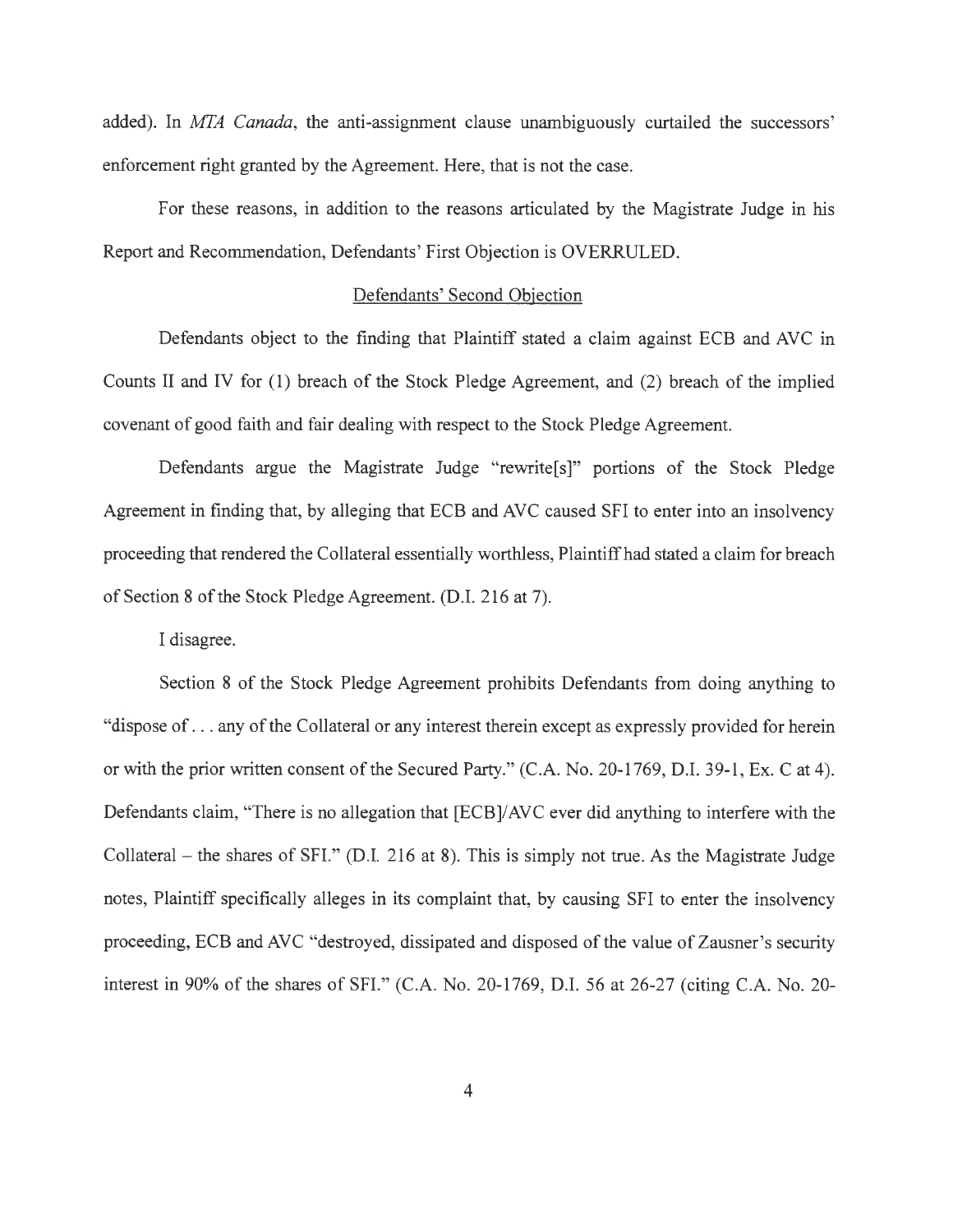1769, D.I. 39 ¶ 108)). By alleging ECB and AVC took actions to render the Collateral worthless, Plaintiff has sufficiently alleged a breach of the Stock Pledge Agreement.

Defendants' entire argument relating to Count IV is based on its contention, "there is no underlying breach of the Stock Pledge Agreement." (D.I. 16 at 9). Because, for the reasons stated above, I agree with the Magistrate Judge's finding that Plaintiff has successfully alleged a breach of the Stock Pledge Agreement, I also agree that Defendants' challenge to the allegations of a breach of the implied covenant of good faith and fair dealing also fails.

For these reasons, Defendants' Second Objection is OVERRULED.

# Plaintiff's First Objection

Zausner objects to the Magistrate Judge's finding that this Court lacks personal jurisdiction over the Individual Defendants, arguing, "the Individual Defendants meet the foreseeability prong of the 'closely related' test, such that they are bound by the [SPA]'s forum selection clause, and as such, Zausner has established that this Court has personal jurisdiction over the Individual Defendants." (D.I. 217 at 1).

Zausner argues that I found this Court had personal jurisdiction over Savencia S.A. under the "closely related" test, and therefore, this Court must also have personal jurisdiction over the Individual Defendants who, Zausner argues, "were *much* **more actively involved** than Savencia S.A. was in negotiating and executing the SPA." *(Id.* at 2-3) (overemphasis in original). This argument is utterly unpersuasive. In finding this Court had personal jurisdiction over Savencia, I adopted in full the Magistrate Judge's finding that "Savencia affirmatively sought transfer of venue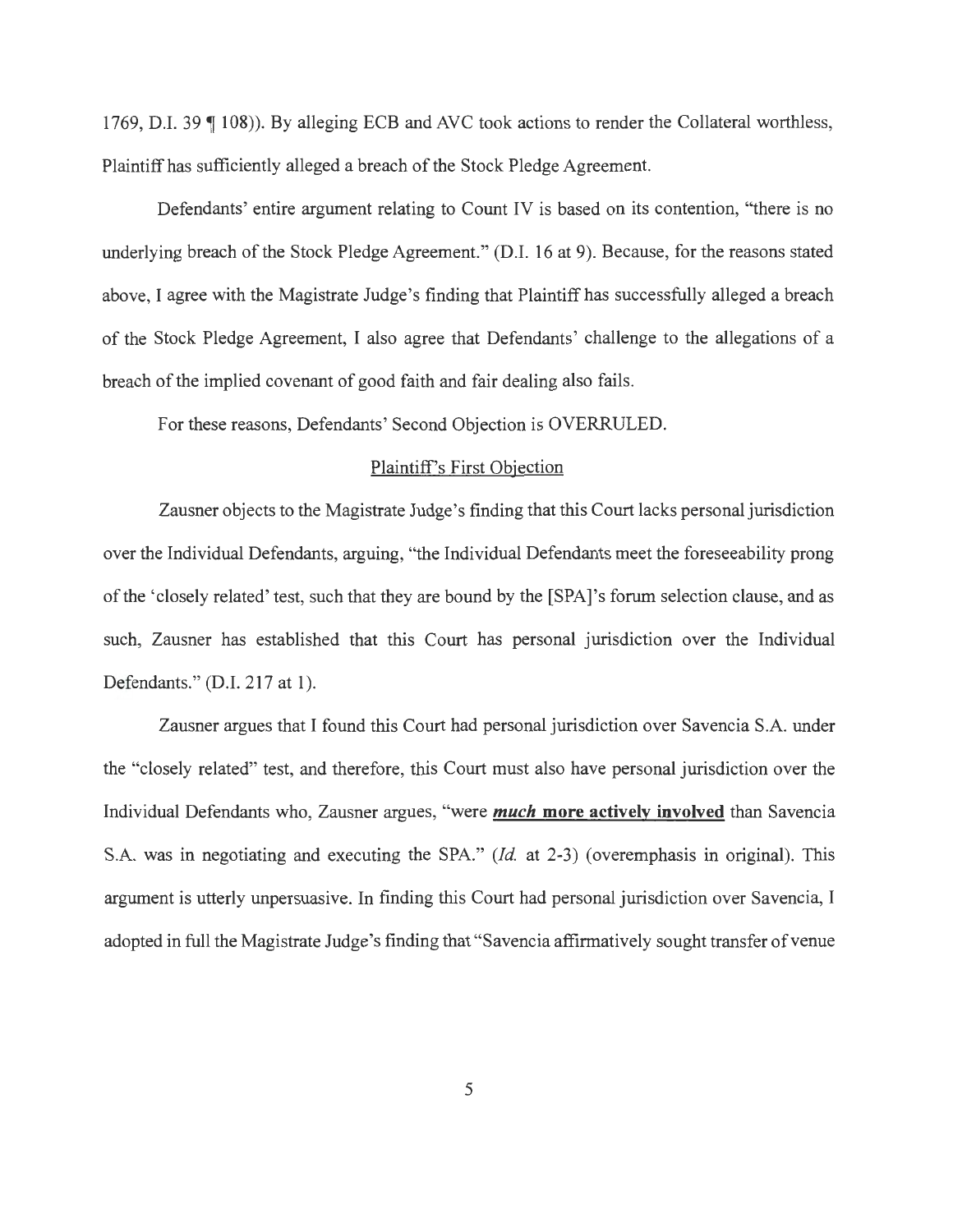to this court pursuant to Section 1404(a), and thereby consented to personal jurisdiction in Delaware." (C.A. No. 20-1769, D.I. 135 at 17, adopted in full, D.I. 141). Individual Defendants have not similarly consented to personal jurisdiction in this District.

Zausner makes no other substantive arguments in support of its objection. Therefore, I adopt the Magistrate Judge's reasoning in full supporting his finding that this Court does not have personal jurisdiction over Individual Defendants. Plaintiff's First Objection is OVERRULED.

# Plaintiff's Second Objection

Zausner makes no additional substantive arguments in support of its second objection, that the Magistrate Judge erred in finding Plaintiff has not made the *prima facie* showing of personal jurisdiction required for the Court to permit Zausner to conduct jurisdictional discovery. Instead, Zausner makes speculative arguments, suggesting jurisdictional discovery is necessary for it to make its *prima facie* showing of personal jurisdiction. (D.I. 217 at 3-6). As the Magistrate Judge explains, that is not the law in the Third Circuit. To be entitled to jurisdictional discovery, a plaintiff must make a "required threshold showing" by "present[ing] factual allegations that suggest 'with reasonable particularity' the possible existence of the requisite 'contacts between [the party] and the forum state. "' *Toys "R " Us, Inc.* v. *Step Two ,* 318 F.3d 446, 456 (3d Cir. 2003). I find, for the reasons articulated by the Magistrate Judge in his Report and Recommendation, Plaintiff has not done that here.

Therefore, Plaintiff's Second Objection is OVERRULED.

The Report & Recommendation is **ADOPTED.** The motion to dismiss (C.A. No. 20- 1769, D.I. 42) is **GRANTED-IN-PART and DENIED-IN-PART.** The Claims against Individual